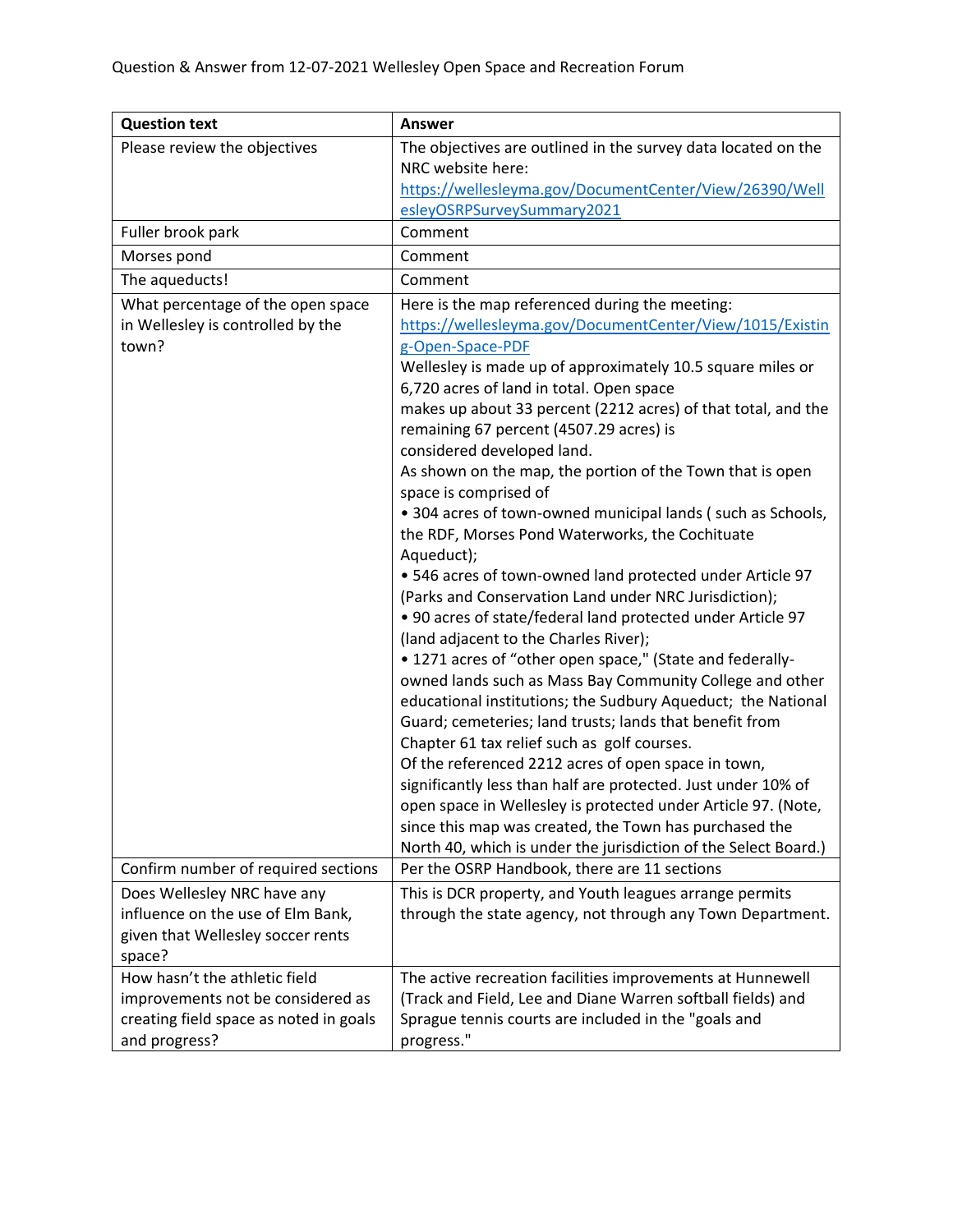| How does the NRC work with<br>Wellesley Park and Tree Dept? Does<br>the Town Horticulturist have major<br>input? | We work almost daily with the Park and Tree division and<br>seek out its expertise on a host of issues, including playing<br>field upkeep, and hazard tree removal when necessary. This<br>work most always includes the Town Horticulturist, who<br>advises the NRC on a large number of topics, including<br>invasive species remediation and land management. The<br>DPW acts as general contractor and project manager on most<br>NRC capital projects, such as the two recent softball field<br>renovations, the coming bathroom located near the<br>Aqueduct at Hunnewell Fields, and the extensive Morses<br>Pond Shoreline Restoration project - all funded for the most<br>part through the Community Preservation Act. |
|------------------------------------------------------------------------------------------------------------------|----------------------------------------------------------------------------------------------------------------------------------------------------------------------------------------------------------------------------------------------------------------------------------------------------------------------------------------------------------------------------------------------------------------------------------------------------------------------------------------------------------------------------------------------------------------------------------------------------------------------------------------------------------------------------------------------------------------------------------|
| How does Wellesley NRC coordinate<br>with neighboring towns like Weston,                                         | We are one of 24 towns involved in the Charles River<br>Watershed Association Climate Compact, working together                                                                                                                                                                                                                                                                                                                                                                                                                                                                                                                                                                                                                  |
| Needham, Dover?                                                                                                  | on projects and sharing information to mitigate and prepare<br>for Climate Change. We also interact with neighboring                                                                                                                                                                                                                                                                                                                                                                                                                                                                                                                                                                                                             |
|                                                                                                                  | communities, for instance Natick, as they undertake                                                                                                                                                                                                                                                                                                                                                                                                                                                                                                                                                                                                                                                                              |
|                                                                                                                  | evaluating the South Natick Dam. At times projects overlap                                                                                                                                                                                                                                                                                                                                                                                                                                                                                                                                                                                                                                                                       |
|                                                                                                                  | across municipalities, and there are discussions on which                                                                                                                                                                                                                                                                                                                                                                                                                                                                                                                                                                                                                                                                        |
|                                                                                                                  | town will lead on Wetlands permitting. We often support<br>grant requests from other towns when the project benefits                                                                                                                                                                                                                                                                                                                                                                                                                                                                                                                                                                                                             |
|                                                                                                                  | the area as a whole. We also participate in the Metrowest                                                                                                                                                                                                                                                                                                                                                                                                                                                                                                                                                                                                                                                                        |
|                                                                                                                  | Area Planning Council (MAPC), especially on creating Trails                                                                                                                                                                                                                                                                                                                                                                                                                                                                                                                                                                                                                                                                      |
|                                                                                                                  | connections between towns.                                                                                                                                                                                                                                                                                                                                                                                                                                                                                                                                                                                                                                                                                                       |
| Do you think this process gives                                                                                  | Goal Number 2: Protect, enhance, and restore Wellesley's                                                                                                                                                                                                                                                                                                                                                                                                                                                                                                                                                                                                                                                                         |
| enough weight to preservation and                                                                                | sensitive land, water, and wetlands resources, especially                                                                                                                                                                                                                                                                                                                                                                                                                                                                                                                                                                                                                                                                        |
| protection of wetlands? Particularly                                                                             | those resources that have been degraded or impaired was                                                                                                                                                                                                                                                                                                                                                                                                                                                                                                                                                                                                                                                                          |
| as it rebates to carbon capture                                                                                  | deemed as "very important" by almost 80% of respondents<br>and scored in the top three priorities. Wetlands protection is                                                                                                                                                                                                                                                                                                                                                                                                                                                                                                                                                                                                        |
|                                                                                                                  | one of the NRC's primary statutory responsibilities. We will                                                                                                                                                                                                                                                                                                                                                                                                                                                                                                                                                                                                                                                                     |
|                                                                                                                  | look into incorporating carbon capture into the regulatory                                                                                                                                                                                                                                                                                                                                                                                                                                                                                                                                                                                                                                                                       |
|                                                                                                                  | regime.                                                                                                                                                                                                                                                                                                                                                                                                                                                                                                                                                                                                                                                                                                                          |
| Can people group together to                                                                                     | Yes. Citizens can create a citizen petition. As part of the                                                                                                                                                                                                                                                                                                                                                                                                                                                                                                                                                                                                                                                                      |
| propose establishing a solar farm on                                                                             | Green Communities program, the Town voted to approve a                                                                                                                                                                                                                                                                                                                                                                                                                                                                                                                                                                                                                                                                           |
| Town open space?                                                                                                 | solar overlay district at Route 9 and 128.<br>https://wellesleyma.gov/DocumentCenter/View/9815/Zonin                                                                                                                                                                                                                                                                                                                                                                                                                                                                                                                                                                                                                             |
|                                                                                                                  | g-Bylaw-for-Solar-Overlay-District-Article-31-PDF                                                                                                                                                                                                                                                                                                                                                                                                                                                                                                                                                                                                                                                                                |
| Can the NRC enforce anything?                                                                                    | The NRC is vested with the statutory authority of Park                                                                                                                                                                                                                                                                                                                                                                                                                                                                                                                                                                                                                                                                           |
|                                                                                                                  | Commissions, Tree Warden, Town Forest Committee,                                                                                                                                                                                                                                                                                                                                                                                                                                                                                                                                                                                                                                                                                 |
|                                                                                                                  | Conservation Commission (Wetlands Protection), and Pest                                                                                                                                                                                                                                                                                                                                                                                                                                                                                                                                                                                                                                                                          |
|                                                                                                                  | Control Officers. Therefore we are able to create and enforce                                                                                                                                                                                                                                                                                                                                                                                                                                                                                                                                                                                                                                                                    |
|                                                                                                                  | policies, rules and regulations under these statutes on lands                                                                                                                                                                                                                                                                                                                                                                                                                                                                                                                                                                                                                                                                    |
|                                                                                                                  | and resources under jurisdiction, including but not limited to<br>pesticide use, tree and land use/management, Wetlands                                                                                                                                                                                                                                                                                                                                                                                                                                                                                                                                                                                                          |
|                                                                                                                  | Protection bylaws, and encroachment onto park and                                                                                                                                                                                                                                                                                                                                                                                                                                                                                                                                                                                                                                                                                |
|                                                                                                                  | conservation lands.                                                                                                                                                                                                                                                                                                                                                                                                                                                                                                                                                                                                                                                                                                              |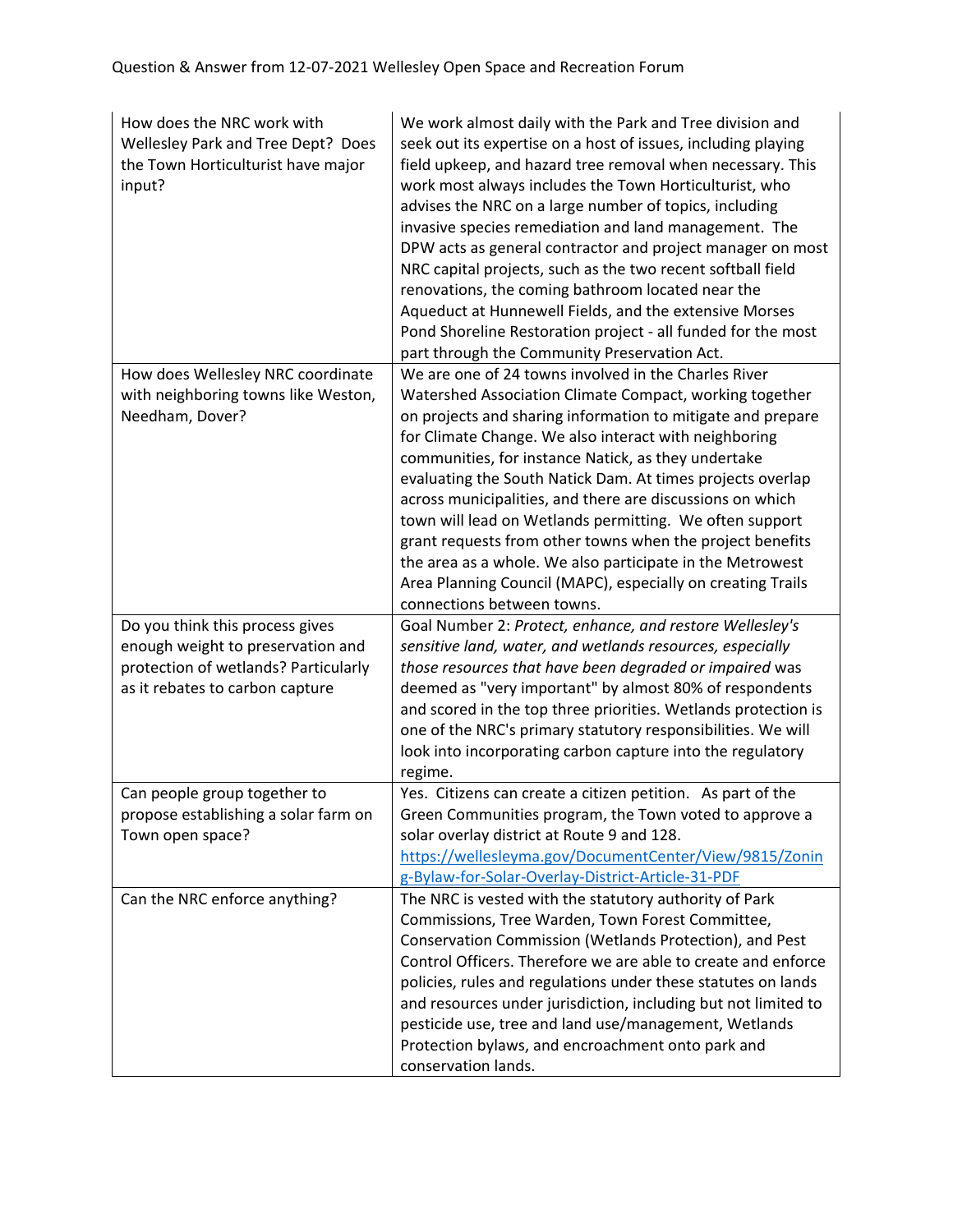| NRC doesn't enforce traffic                                                                                                                                           | Noted. This is the Town's OSRP, and comments and<br>suggestions will be shared with the proper Boards and<br>Departments.                                                                                                                                                                                                                                                                                                                                                                                            |
|-----------------------------------------------------------------------------------------------------------------------------------------------------------------------|----------------------------------------------------------------------------------------------------------------------------------------------------------------------------------------------------------------------------------------------------------------------------------------------------------------------------------------------------------------------------------------------------------------------------------------------------------------------------------------------------------------------|
| The options for "protect natural<br>resources and human health" put<br>more emphasis on water quality than<br>air quality.                                            | Noted. Action items will include air quality as well.                                                                                                                                                                                                                                                                                                                                                                                                                                                                |
| What does focusing nrc commission<br>activities on non rec specs mean?                                                                                                | Unclear, but possibly refers to the idea that some members<br>of the community would like to see the NRC focus on Natural<br>Resources only, and another body focus on active recreation,<br>which is the role of the Recreation Commission.                                                                                                                                                                                                                                                                         |
| How about a dog park in the park<br>space next to the police station                                                                                                  | Dogs are allowed off-leash under voice command at all NRC<br>park and conservation areas. (Specific hours apply at Perrin<br>Park).                                                                                                                                                                                                                                                                                                                                                                                  |
| What if we think one of the<br>suggested actions is stupid? I should<br>be able to Not select                                                                         | We have asked everyone to rank each action step. Actions<br>can be ranked as "not so important," or listed as "last" to<br>indicate level of priority. It would be helpful to the process<br>for residents to provide suggested edits to the language, and<br>to clarify what and why specific actions are considered<br>objectionable.                                                                                                                                                                              |
| Re the category before (the currently<br>re-visited) 9: what does split<br>between adding not adding mean in<br>terms of ranking? Just the topic in<br>general?       | More clarification about this question is needed in order to<br>answer it properly.                                                                                                                                                                                                                                                                                                                                                                                                                                  |
| Can the town establish a revolving<br>fund to purchase potential open<br>space if it becomes available? To act<br>quickly.                                            | The Statutory authority of Conservation Commissions<br>enabled through the Conservation Commission Act MGL Ch.<br>40 S8.c. allows Towns to create accounts that allow the NRC<br>to purchase land. We would need to identify funding<br>sources.                                                                                                                                                                                                                                                                     |
| These goals are admirable. How does<br>the Town and the NRC prioritize its<br>efforts?                                                                                | The NRC holds an annual Retreat where goals and projects<br>are prioritized. Minutes from the 2021 retreat are here:<br>https://wellesleyma.gov/AgendaCenter/ViewFile/Minutes/ 0<br>9232021-5360 We also give credence to Town-wide goals as<br>identified in the Unified Plan, the MVP (Municipal<br>Vulnerability Preparedness) Plan, the Climate Resolution<br>passed at Annual Town Meeting, Wellesley's Municipal<br>Sustainable Building Guidelines, the Town's emerging Climate<br>Action Plan, and the OSRP. |
| Several rankings involved lights vs no<br>lights but nothing addressed sound v<br>quiet (except w respect to leaf<br>blowers) but light and sound<br>pollution matter | Noted. We can make sure that sound pollution is considered<br>in the action steps.                                                                                                                                                                                                                                                                                                                                                                                                                                   |
| Update wetland bylaws                                                                                                                                                 | Comment                                                                                                                                                                                                                                                                                                                                                                                                                                                                                                              |
| Police cars need to stay on for safety<br>reasons I believe                                                                                                           | Comment                                                                                                                                                                                                                                                                                                                                                                                                                                                                                                              |